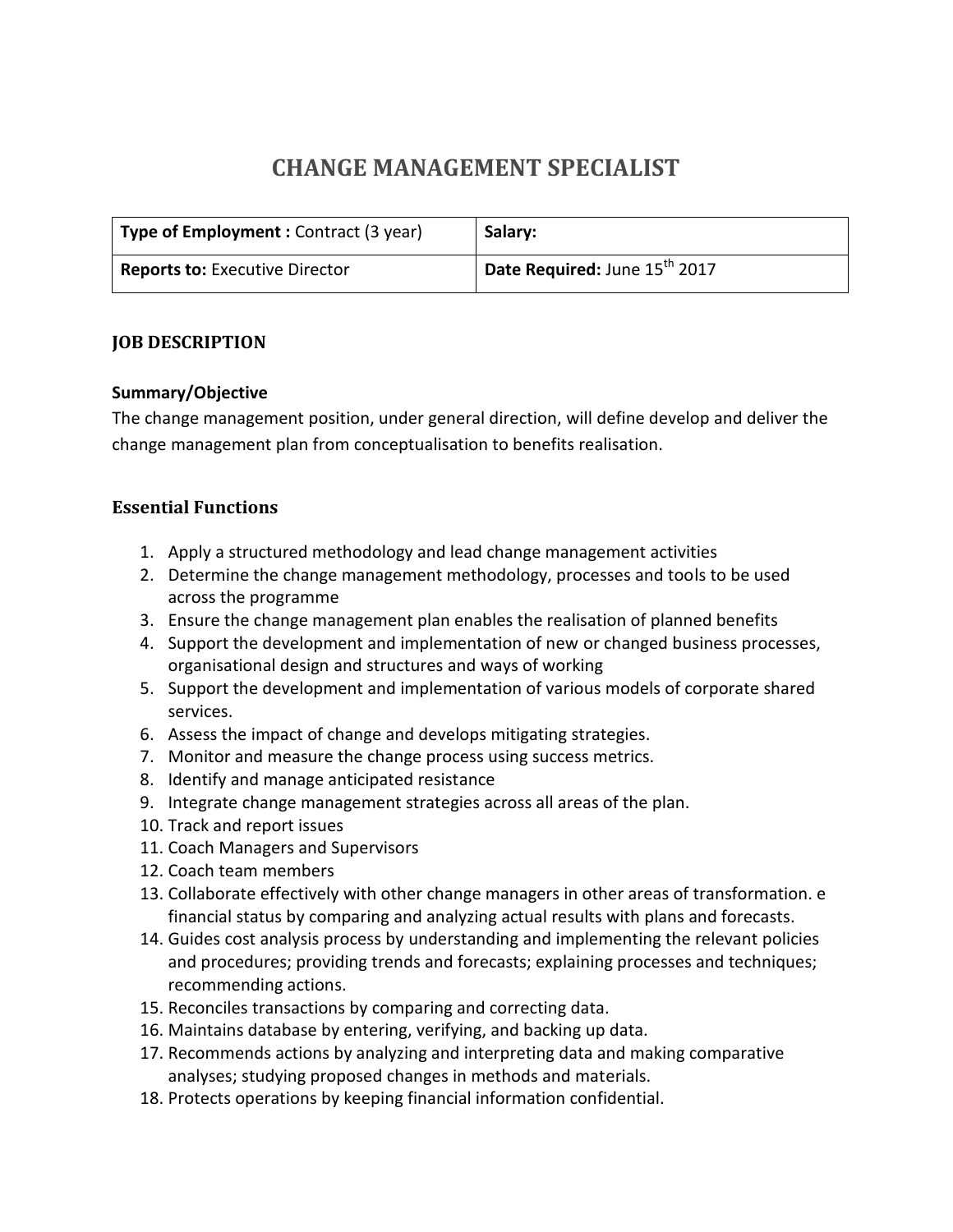- 19. Contributes to team effort by accomplishing related results as needed
- 20. Provides staff support to committees or other departments, as assigned
- 21. May assist in budget preparation and administration.

## **Key Deliverables and Responsibilities**

- 1. An overarching change management plan and strategy that will underpin the successful implementation of all actions under the Transformation action plan including (but not limited to) change impact assessment, change readiness assessment, training needs analysis, stakeholder mapping, stakeholder engagement and communications
- 2. Change strategies that will underpin the successful implementation of Corporate Shared Services in keeping with agreed implementation schedule
- 3. Change strategies that will underpin the successful implementation of changed business processes
- 4. Change strategies that will underpin the successful implementation of new organisational and operational designs.
- 5. Resistance Management Plan
- 6. Monthly report of the risk, issues, and changes log with mitigation plans.
- 7. Monthly progress reports to be submitted to the HR Workstream lead.

# **Competencies**

- 1. Problem Solving and Root Cause Identification.
- 2. Advanced Critical Thinking
- 3. Advanced Communication skills
- 4. Thoroughness.
- 5. Advanced Planning skills
- 6. Excellent Time Management
- 7. Customer/Client Focus.

# **Skills**

- 1. Advanced monitoring and reporting skills
- 2. Advanced level stakeholder management skills
- 3. Negotiation and conflict management skills
- 4. Change readiness assessment skills
- 5. Advanced knowledge of change management strategy
- 6. Active listening skills
- 7. Intermediate Knowledge of QDA Miner or NVivo
- 8. Intermediate Knowledge of SPSS
- 9. Proficiency in using the Microsoft Office Suite